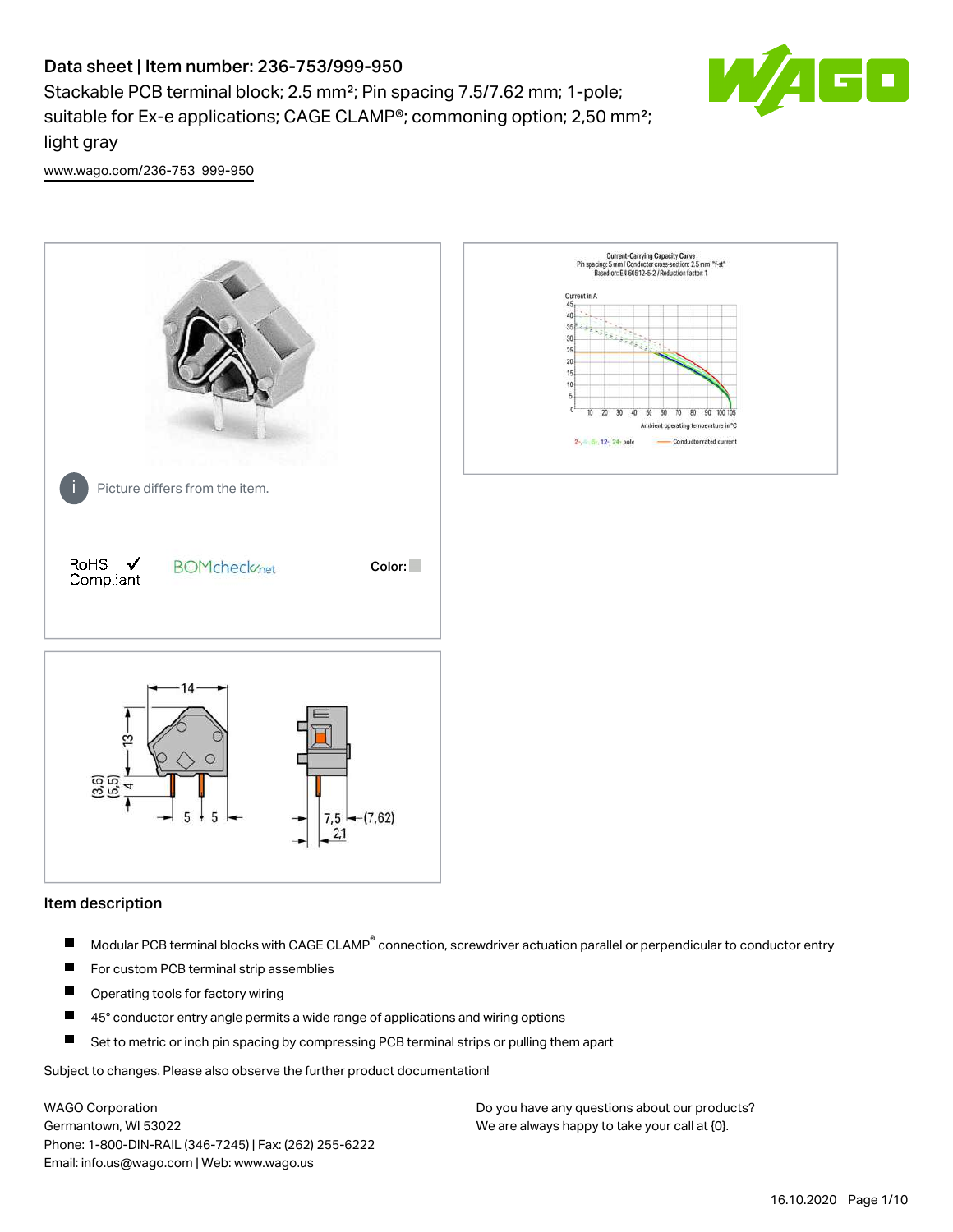

## Data Electrical data

#### Ex information

| Ratings per                | ATEX: PTB 06 ATEX 1061 U / IECEx: PTB 06.0042 U |
|----------------------------|-------------------------------------------------|
| Rated voltage EN (Ex e II) | 275 V                                           |
| Rated current (Ex e II)    | 16 A                                            |

## Connection data

| Connection technology                             | CAGE CLAMP®                            |
|---------------------------------------------------|----------------------------------------|
| <b>Actuation type</b>                             | Operating tool                         |
| Solid conductor                                   | $0.082.5$ mm <sup>2</sup> / 28  12 AWG |
| Fine-stranded conductor                           | $0.082.5$ mm <sup>2</sup> / 28  12 AWG |
| Fine-stranded conductor; with insulated ferrule   | $0.251.5$ mm <sup>2</sup>              |
| Fine-stranded conductor; with uninsulated ferrule | $0.251.5$ mm <sup>2</sup>              |
| Strip length                                      | $56$ mm $/ 0.20.24$ inch               |
| Conductor connection direction to PCB             | 45°                                    |
| Pole No.                                          |                                        |
| Total number of connection points                 | ◂                                      |
| Total number of potentials                        | 1                                      |
| Number of connection types                        |                                        |
| Number of levels                                  | 1                                      |
| Note (conductor cross-section)                    | 12 AWG: THHN, THWN                     |

## Physical data

| Pin spacing                          | 7.5/7.62 mm / 0.295/0.3 inch |
|--------------------------------------|------------------------------|
| Width                                | 9.7 mm / 0.382 inch          |
| Height                               | 17 mm / 0.669 inch           |
| Height from the surface              | 13 mm / 0.512 inch           |
| Depth                                | 14 mm / 0.551 inch           |
| Solder pin length                    | 4 mm                         |
| Solder pin dimensions                | $0.7 \times 0.7$ mm          |
| Drilled hole diameter with tolerance | $1.1$ <sup>(+0.1)</sup> mm   |

Subject to changes. Please also observe the further product documentation!

| <b>WAGO Corporation</b>                                | Do you have any questions about our products? |
|--------------------------------------------------------|-----------------------------------------------|
| Germantown, WI 53022                                   | We are always happy to take your call at {0}. |
| Phone: 1-800-DIN-RAIL (346-7245)   Fax: (262) 255-6222 |                                               |
| Email: info.us@wago.com   Web: www.wago.us             |                                               |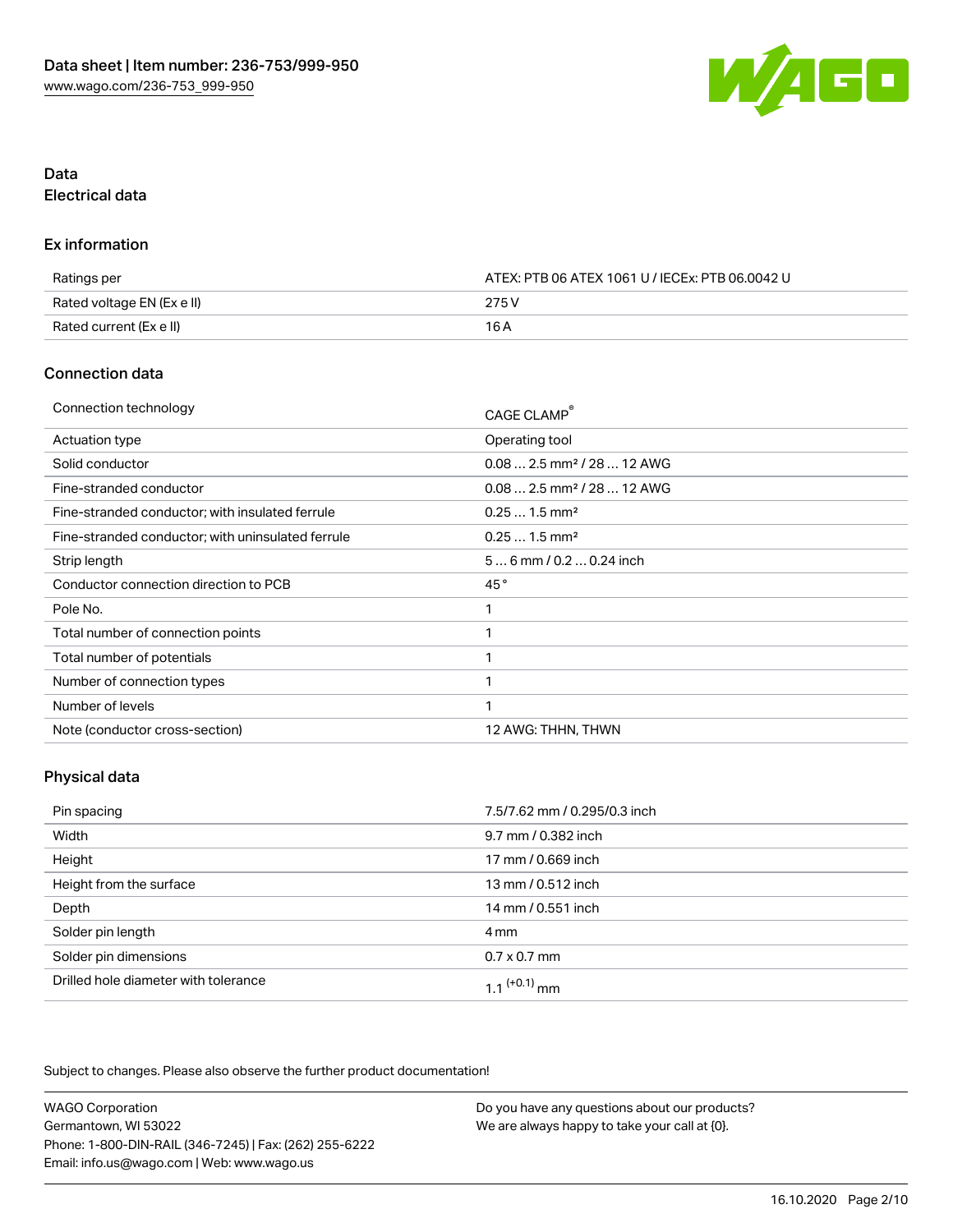

## PCB contact

| PCB contact                         | THT                                 |
|-------------------------------------|-------------------------------------|
| Solder pin arrangement              | within the terminal block (in-line) |
| Number of solder pins per potential |                                     |

#### Material Data

| Color                       | light gray                            |
|-----------------------------|---------------------------------------|
| Material group              |                                       |
| Insulation material         | Polyamide (PA66)                      |
| Flammability class per UL94 | V <sub>0</sub>                        |
| Clamping spring material    | Chrome nickel spring steel (CrNi)     |
| Contact material            | Electrolytic copper $(E_{\text{Cl}})$ |
| Contact plating             | tin-plated                            |
| Fire load                   | 0.018 MJ                              |
| Weight                      | 1.1 <sub>g</sub>                      |

#### Environmental Requirements

| Limit temperature range | $-60+105 °C$ |  |
|-------------------------|--------------|--|
|-------------------------|--------------|--|

#### Commercial data

| Product Group         | 4 (Printed Circuit) |
|-----------------------|---------------------|
| Packaging type        | <b>BOX</b>          |
| Country of origin     | CН                  |
| <b>GTIN</b>           | 4044918774642       |
| Customs tariff number | 85369010000         |

## Approvals / Certificates

#### Ex-Approvals

| Logo                  | Approval                                                                                 | <b>Additional Approval Text</b> | Certificate<br>name |
|-----------------------|------------------------------------------------------------------------------------------|---------------------------------|---------------------|
| <b>AE<sub>y</sub></b> | <b>AEx</b><br>UL International Germany GmbH c/o Physikalisch<br>Technische Bundesanstalt | UL 60079                        | E185892<br>sec.3    |
|                       | <b>ATEx</b>                                                                              | EN 60079                        | PTB 06              |
|                       | Physikalisch Technische Bundesanstalt (PTB)                                              |                                 | Atex 1061           |
|                       | Subject to changes. Please also observe the further product documentation!               |                                 |                     |

 $\mathfrak p$ ject to changes. Please also observe the further product documentatio

WAGO Corporation Germantown, WI 53022 Phone: 1-800-DIN-RAIL (346-7245) | Fax: (262) 255-6222 Email: info.us@wago.com | Web: www.wago.us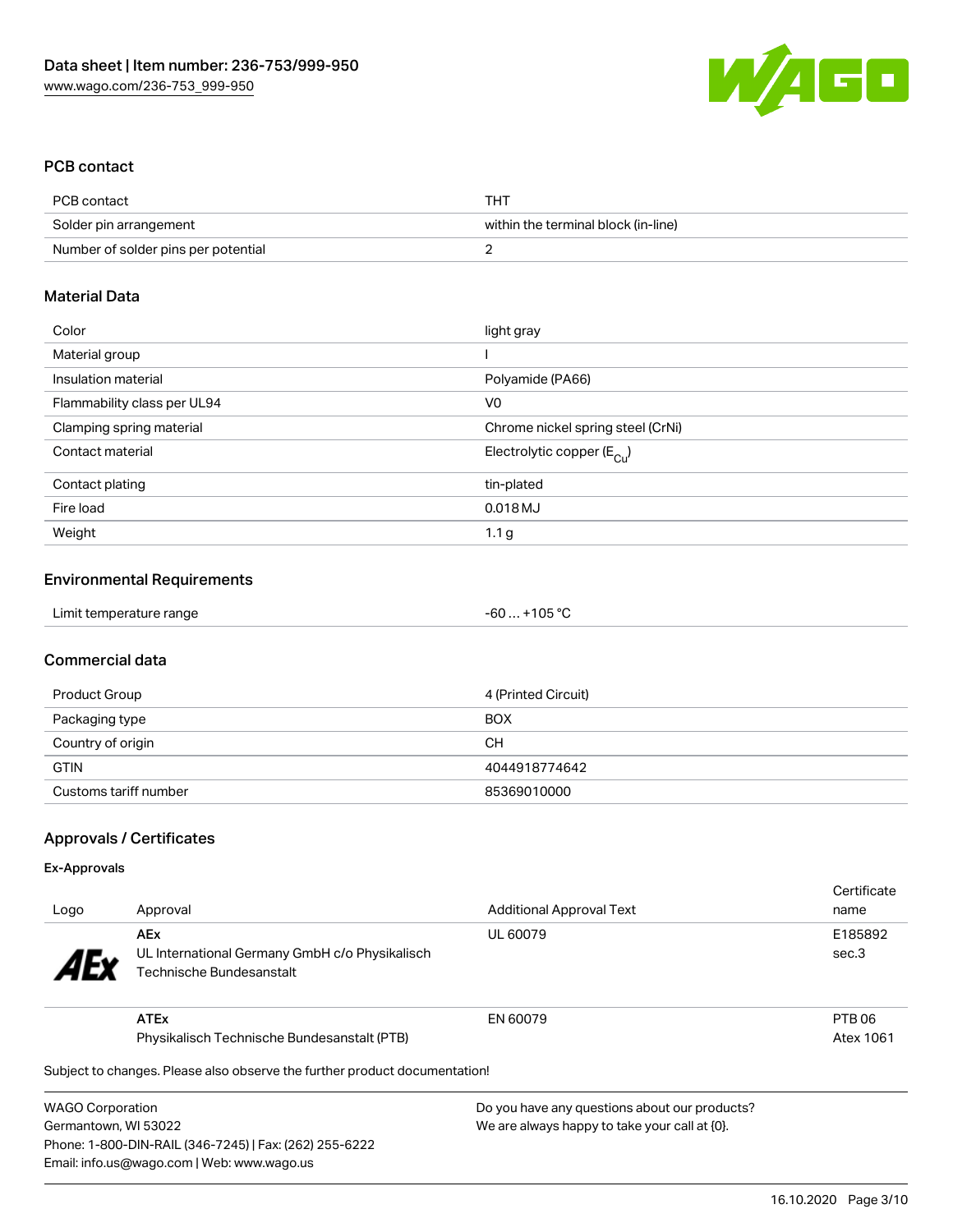



| <b>IECE<sub>x</sub></b>               |
|---------------------------------------|
| Physikalisch Technische Bundesanstalt |

IEC 60079 IECEx PTB 06.0042U

U (II 2 G Ex eII bzw. I M2 Ex eI)

Counterpart

Compatible products

| I<br>×<br>۰.<br>$-$<br>v<br>۰.<br>× |
|-------------------------------------|
|-------------------------------------|

|       | Item no.: 210-657                                                                                     |                      |  |
|-------|-------------------------------------------------------------------------------------------------------|----------------------|--|
|       | Operating tool; Blade: 3.5 x 0.5 mm; with a partially insulated shaft; short; multicoloured           | www.wago.com/210-657 |  |
|       | Item no.: 210-658                                                                                     | www.wago.com/210-658 |  |
|       | Operating tool; Blade: 3.5 x 0.5 mm; with a partially insulated shaft; angled; short; multicoloured   |                      |  |
|       | Item no.: 210-720                                                                                     |                      |  |
|       | Operating tool; Blade: 3.5 x 0.5 mm; with a partially insulated shaft; multicoloured                  | www.wago.com/210-720 |  |
|       | Item no.: 236-332                                                                                     |                      |  |
|       | Operating tool; natural                                                                               | www.wago.com/236-332 |  |
|       | Item no.: 236-335                                                                                     |                      |  |
|       | Operating tool; gray                                                                                  | www.wago.com/236-335 |  |
| check |                                                                                                       |                      |  |
|       | Item no.: 231-125                                                                                     | www.wago.com/231-125 |  |
|       | Testing plug module with contact stud; Pin spacing 7.62 mm / 0.3 in; 2,50 mm <sup>2</sup> ; orange    |                      |  |
|       | Item no.: 231-161                                                                                     |                      |  |
|       | Testing plug module with contact stud; for 236 Series; Pin spacing 7.5 mm / 0.295 in; gray            | www.wago.com/231-161 |  |
|       | Marking accessories                                                                                   |                      |  |
|       | Item no.: 210-332/750-020                                                                             | www.wago.com/210-332 |  |
|       | Marking strips; as a DIN A4 sheet; MARKED; 1-20 (80x); Height of marker strip: 3 mm; Strip length 182 | /750-020             |  |
|       | mm; Horizontal marking; Self-adhesive; white                                                          |                      |  |
|       | Item no.: 210-332/762-020                                                                             | www.wago.com/210-332 |  |
|       | Marking strips; as a DIN A4 sheet; MARKED; 1-20 (80x); Height of marker strip: 3 mm; Strip length 182 | /762-020             |  |
|       | mm; Horizontal marking; Self-adhesive; white                                                          |                      |  |

WAGO Corporation Germantown, WI 53022 Phone: 1-800-DIN-RAIL (346-7245) | Fax: (262) 255-6222 Email: info.us@wago.com | Web: www.wago.us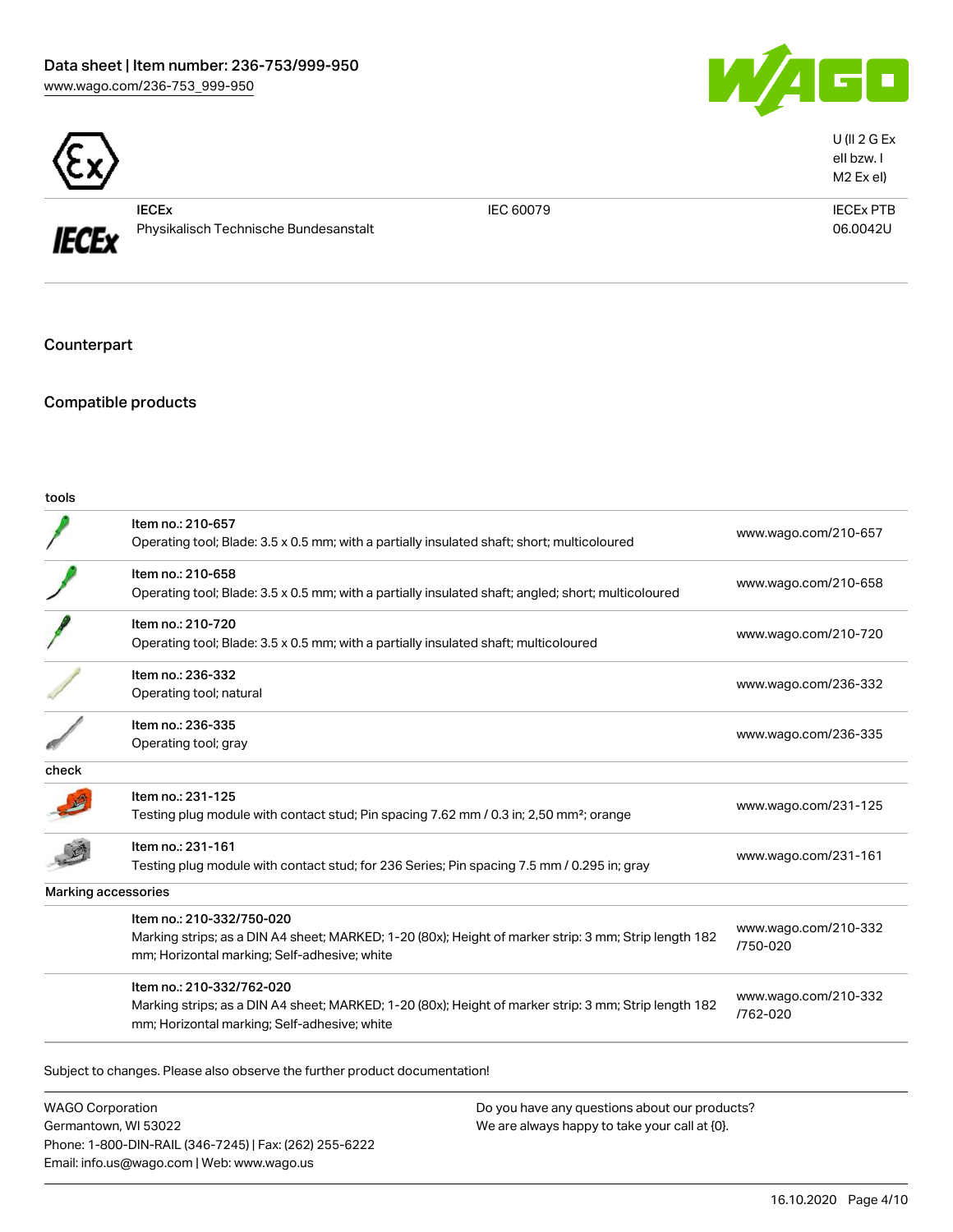## Data sheet | Item number: 236-753/999-950

[www.wago.com/236-753\\_999-950](http://www.wago.com/236-753_999-950)



| ferrule |                                                                                                                                                                                                   |                      |
|---------|---------------------------------------------------------------------------------------------------------------------------------------------------------------------------------------------------|----------------------|
|         | Item no.: 216-101<br>Ferrule; Sleeve for 0.5 mm <sup>2</sup> / AWG 22; uninsulated; electro-tin plated; silver-colored                                                                            | www.wago.com/216-101 |
|         | Item no.: 216-102<br>Ferrule; Sleeve for 0.75 mm <sup>2</sup> / AWG 20; uninsulated; electro-tin plated; silver-colored                                                                           | www.wago.com/216-102 |
|         | Item no.: 216-103<br>Ferrule; Sleeve for 1 mm <sup>2</sup> / AWG 18; uninsulated; electro-tin plated                                                                                              | www.wago.com/216-103 |
|         | Item no.: 216-104<br>Ferrule; Sleeve for 1.5 mm <sup>2</sup> / AWG 16; uninsulated; electro-tin plated; silver-colored                                                                            | www.wago.com/216-104 |
|         | Item no.: 216-121<br>Ferrule; Sleeve for 0.5 mm <sup>2</sup> / AWG 22; uninsulated; electro-tin plated; silver-colored                                                                            | www.wago.com/216-121 |
|         | Item no.: 216-122<br>Ferrule; Sleeve for 0.75 mm <sup>2</sup> / AWG 20; uninsulated; electro-tin plated; silver-colored                                                                           | www.wago.com/216-122 |
|         | Item no.: 216-123<br>Ferrule; Sleeve for 1 mm <sup>2</sup> / AWG 18; uninsulated; electro-tin plated; silver-colored                                                                              | www.wago.com/216-123 |
|         | Item no.: 216-124<br>Ferrule; Sleeve for 1.5 mm <sup>2</sup> / AWG 16; uninsulated; electro-tin plated                                                                                            | www.wago.com/216-124 |
|         | Item no.: 216-131<br>Ferrule; Sleeve for 0.25 mm <sup>2</sup> / AWG 24; uninsulated; electro-tin plated; silver-colored                                                                           | www.wago.com/216-131 |
|         | Item no.: 216-132<br>Ferrule; Sleeve for 0.34 mm <sup>2</sup> / AWG 24; uninsulated; electro-tin plated                                                                                           | www.wago.com/216-132 |
|         | Item no.: 216-141<br>Ferrule; Sleeve for 0.5 mm <sup>2</sup> / 20 AWG; uninsulated; electro-tin plated; electrolytic copper; gastight<br>crimped; acc. to DIN 46228, Part 1/08.92                 | www.wago.com/216-141 |
|         | Item no.: 216-142<br>Ferrule; Sleeve for 0.75 mm <sup>2</sup> / 18 AWG; uninsulated; electro-tin plated; electrolytic copper; gastight<br>crimped; acc. to DIN 46228, Part 1/08.92                | www.wago.com/216-142 |
|         | Item no.: 216-143<br>Ferrule; Sleeve for 1 mm <sup>2</sup> / AWG 18; uninsulated; electro-tin plated; electrolytic copper; gastight<br>crimped; acc. to DIN 46228, Part 1/08.92                   | www.wago.com/216-143 |
|         | Item no.: 216-144<br>Ferrule; Sleeve for 1.5 mm <sup>2</sup> / AWG 16; uninsulated; electro-tin plated; electrolytic copper; gastight<br>crimped; acc. to DIN 46228, Part 1/08.92; silver-colored | www.wago.com/216-144 |
|         | Item no.: 216-151<br>Ferrule; Sleeve for 0.25 mm <sup>2</sup> / AWG 24; uninsulated; electro-tin plated                                                                                           | www.wago.com/216-151 |
|         | Item no.: 216-152<br>Ferrule; Sleeve for 0.34 mm <sup>2</sup> / AWG 24; uninsulated; electro-tin plated                                                                                           | www.wago.com/216-152 |
|         | Item no.: 216-201<br>Ferrule; Sleeve for 0.5 mm <sup>2</sup> / 20 AWG; insulated; electro-tin plated; white                                                                                       | www.wago.com/216-201 |

Subject to changes. Please also observe the further product documentation!

WAGO Corporation Germantown, WI 53022 Phone: 1-800-DIN-RAIL (346-7245) | Fax: (262) 255-6222 Email: info.us@wago.com | Web: www.wago.us Do you have any questions about our products? We are always happy to take your call at {0}.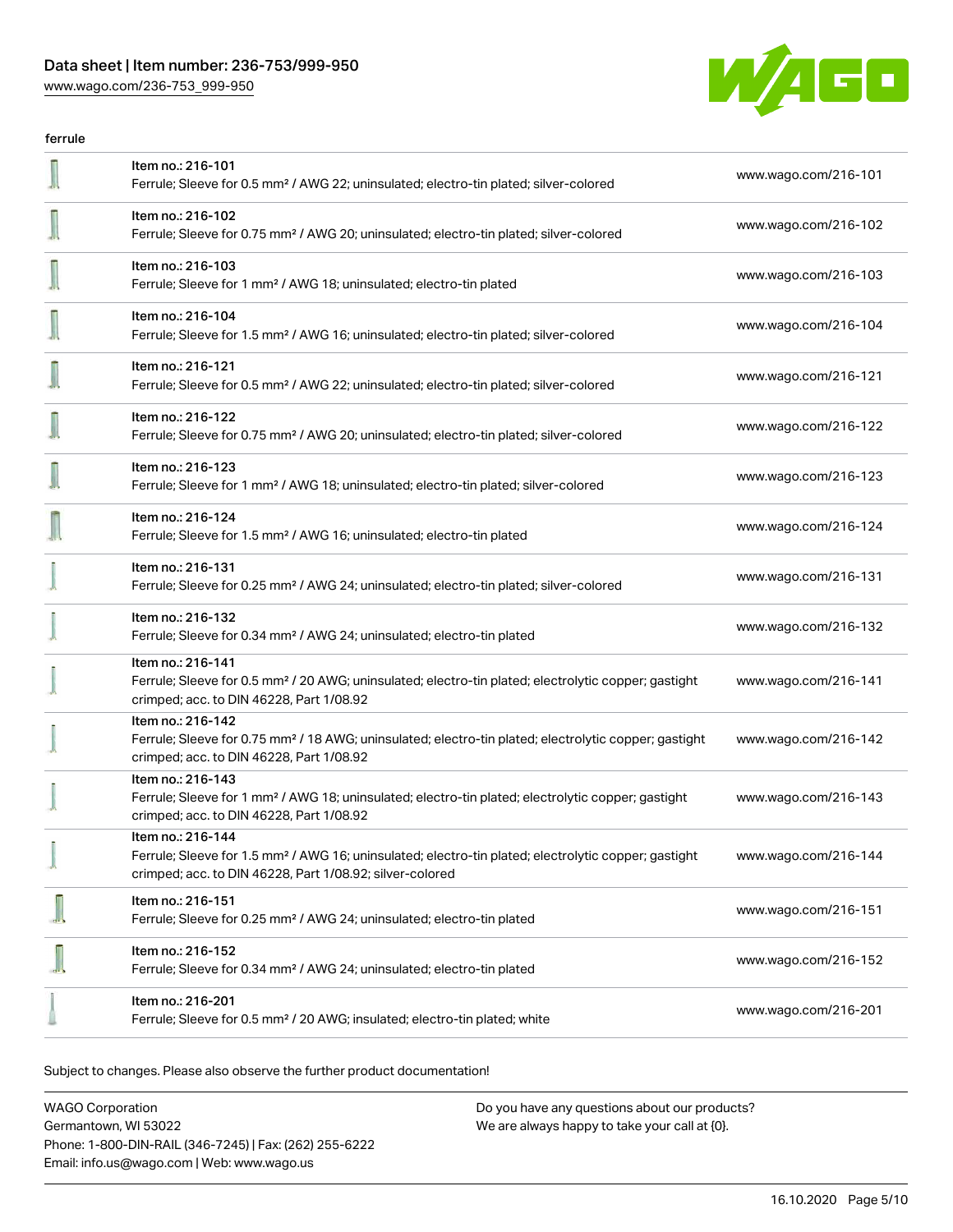## Data sheet | Item number: 236-753/999-950

[www.wago.com/236-753\\_999-950](http://www.wago.com/236-753_999-950)



| Item no.: 216-202<br>Ferrule; Sleeve for 0.75 mm <sup>2</sup> / 18 AWG; insulated; electro-tin plated; gray                                                                                             | www.wago.com/216-202 |
|---------------------------------------------------------------------------------------------------------------------------------------------------------------------------------------------------------|----------------------|
| Item no.: 216-203<br>Ferrule; Sleeve for 1 mm <sup>2</sup> / AWG 18; insulated; electro-tin plated; red                                                                                                 | www.wago.com/216-203 |
| Item no.: 216-204<br>Ferrule; Sleeve for 1.5 mm <sup>2</sup> / AWG 16; insulated; electro-tin plated; black                                                                                             | www.wago.com/216-204 |
| Item no.: 216-221<br>Ferrule; Sleeve for 0.5 mm <sup>2</sup> / 20 AWG; insulated; electro-tin plated; white                                                                                             | www.wago.com/216-221 |
| Item no.: 216-222<br>Ferrule; Sleeve for 0.75 mm <sup>2</sup> / 18 AWG; insulated; electro-tin plated; gray                                                                                             | www.wago.com/216-222 |
| Item no.: 216-223<br>Ferrule; Sleeve for 1 mm <sup>2</sup> / AWG 18; insulated; electro-tin plated; red                                                                                                 | www.wago.com/216-223 |
| Item no.: 216-224<br>Ferrule; Sleeve for 1.5 mm <sup>2</sup> / AWG 16; insulated; electro-tin plated; black                                                                                             | www.wago.com/216-224 |
| Item no.: 216-241<br>Ferrule; Sleeve for 0.5 mm <sup>2</sup> / 20 AWG; insulated; electro-tin plated; electrolytic copper; gastight<br>crimped; acc. to DIN 46228, Part 4/09.90; white                  | www.wago.com/216-241 |
| Item no.: 216-242<br>Ferrule; Sleeve for 0.75 mm <sup>2</sup> / 18 AWG; insulated; electro-tin plated; electrolytic copper; gastight<br>crimped; acc. to DIN 46228, Part 4/09.90; gray                  | www.wago.com/216-242 |
| Item no.: 216-243<br>Ferrule; Sleeve for 1 mm <sup>2</sup> / AWG 18; insulated; electro-tin plated; electrolytic copper; gastight crimped; www.wago.com/216-243<br>acc. to DIN 46228, Part 4/09.90; red |                      |
| Item no.: 216-244<br>Ferrule; Sleeve for 1.5 mm <sup>2</sup> / AWG 16; insulated; electro-tin plated; electrolytic copper; gastight<br>crimped; acc. to DIN 46228, Part 4/09.90; black                  | www.wago.com/216-244 |
| Item no.: 216-262<br>Ferrule; Sleeve for 0.75 mm <sup>2</sup> / 18 AWG; insulated; electro-tin plated; electrolytic copper; gastight<br>crimped; acc. to DIN 46228, Part 4/09.90; gray                  | www.wago.com/216-262 |
| Item no.: 216-263<br>Ferrule; Sleeve for 1 mm <sup>2</sup> / AWG 18; insulated; electro-tin plated; electrolytic copper; gastight crimped; www.wago.com/216-263<br>acc. to DIN 46228, Part 4/09.90; red |                      |
| Item no.: 216-264<br>Ferrule; Sleeve for 1.5 mm <sup>2</sup> / AWG 16; insulated; electro-tin plated; electrolytic copper; gastight<br>crimped; acc. to DIN 46228, Part 4/09.90; black                  | www.wago.com/216-264 |
| Item no.: 216-284<br>Ferrule; Sleeve for 1.5 mm <sup>2</sup> / AWG 16; insulated; electro-tin plated; electrolytic copper; gastight<br>crimped; acc. to DIN 46228, Part 4/09.90; black                  | www.wago.com/216-284 |
| Item no.: 216-301<br>Ferrule; Sleeve for 0.25 mm <sup>2</sup> / AWG 24; insulated; electro-tin plated; yellow                                                                                           | www.wago.com/216-301 |
| Item no.: 216-302<br>Ferrule; Sleeve for 0.34 mm <sup>2</sup> / 22 AWG; insulated; electro-tin plated; green                                                                                            | www.wago.com/216-302 |

Subject to changes. Please also observe the further product documentation!

WAGO Corporation Germantown, WI 53022 Phone: 1-800-DIN-RAIL (346-7245) | Fax: (262) 255-6222 Email: info.us@wago.com | Web: www.wago.us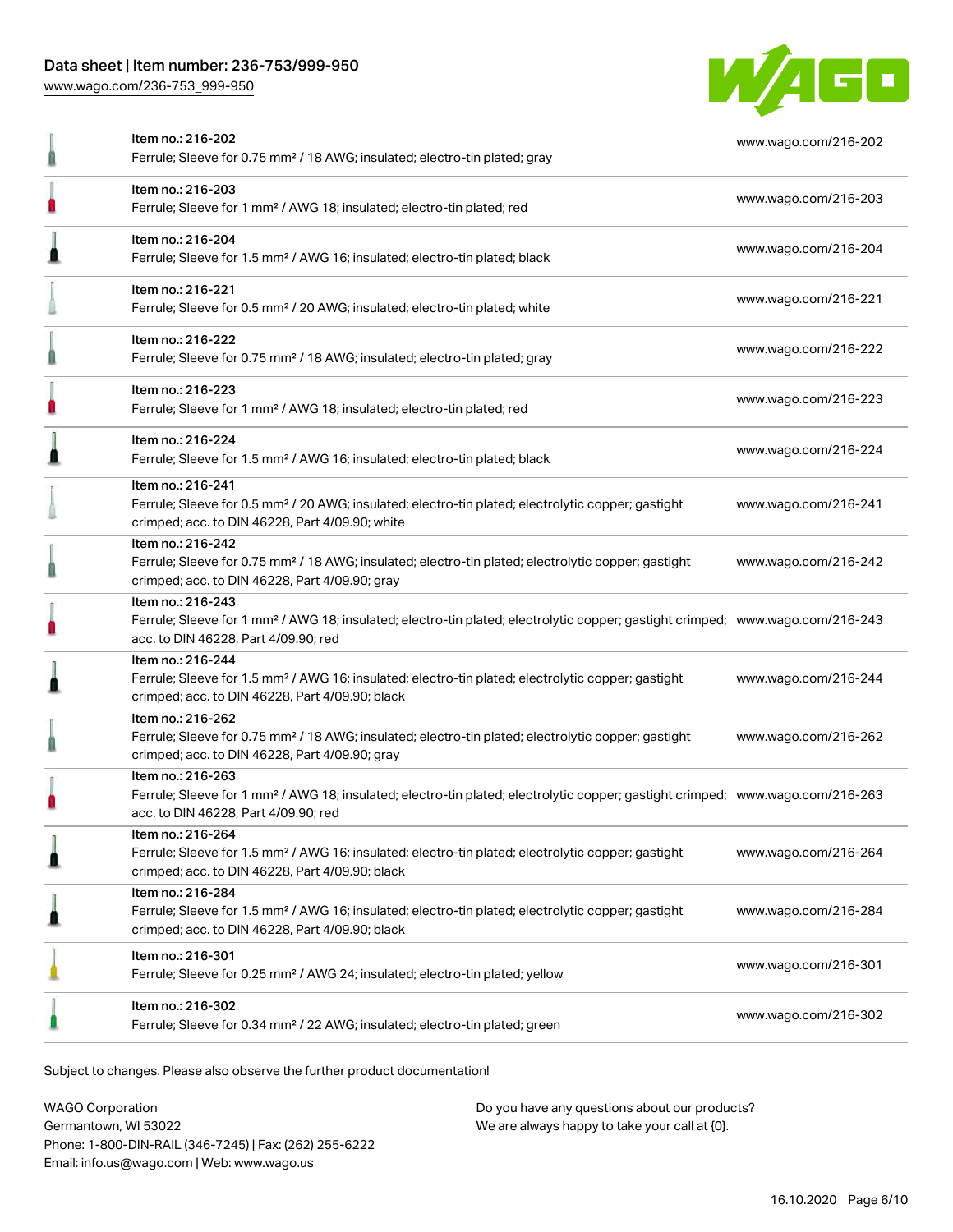

| д                                    | Item no.: 216-321<br>Ferrule; Sleeve for 0.25 mm <sup>2</sup> / AWG 24; insulated; electro-tin plated; yellow                                                          |             |                      | www.wago.com/216-321 |  |
|--------------------------------------|------------------------------------------------------------------------------------------------------------------------------------------------------------------------|-------------|----------------------|----------------------|--|
|                                      | Item no.: 216-322<br>Ferrule; Sleeve for 0.34 mm <sup>2</sup> / 22 AWG; insulated; electro-tin plated; green                                                           |             | www.wago.com/216-322 |                      |  |
|                                      | <b>Downloads</b><br>Documentation                                                                                                                                      |             |                      |                      |  |
|                                      | <b>Additional Information</b>                                                                                                                                          |             |                      |                      |  |
|                                      | Technical explanations                                                                                                                                                 | Apr 3, 2019 | pdf<br>3.6 MB        | Download             |  |
| <b>CAD files</b>                     |                                                                                                                                                                        |             |                      |                      |  |
| CAD data                             |                                                                                                                                                                        |             |                      |                      |  |
| 2D/3D Models 236-753/999-950         |                                                                                                                                                                        | <b>URL</b>  | Download             |                      |  |
| <b>CAE</b> data                      |                                                                                                                                                                        |             |                      |                      |  |
| EPLAN Data Portal 236-753/999-950    |                                                                                                                                                                        |             | <b>URL</b>           | Download             |  |
| ZUKEN Portal 236-753/999-950         |                                                                                                                                                                        |             | <b>URL</b>           | Download             |  |
| <b>PCB Design</b>                    |                                                                                                                                                                        |             |                      |                      |  |
| Symbol and Footprint 236-753/999-950 |                                                                                                                                                                        | <b>URL</b>  | Download             |                      |  |
|                                      | CAx data for your PCB design, consisting of "schematic symbols and PCB footprints",<br>allow easy integration of the WAGO component into your development environment. |             |                      |                      |  |
|                                      | Supported formats:                                                                                                                                                     |             |                      |                      |  |
| ш                                    | Accel EDA 14 & 15                                                                                                                                                      |             |                      |                      |  |
| ш                                    | Altium 6 to current version                                                                                                                                            |             |                      |                      |  |
|                                      | Cadence Allegro                                                                                                                                                        |             |                      |                      |  |
| ш                                    | DesignSpark                                                                                                                                                            |             |                      |                      |  |
| ш                                    | Eagle Libraries                                                                                                                                                        |             |                      |                      |  |
|                                      | KiCad                                                                                                                                                                  |             |                      |                      |  |
| H                                    | Mentor Graphics BoardStation                                                                                                                                           |             |                      |                      |  |
| ш                                    | Mentor Graphics Design Architect                                                                                                                                       |             |                      |                      |  |
|                                      | Mentor Graphics Design Expedition 99 and 2000                                                                                                                          |             |                      |                      |  |
| ш                                    | OrCAD 9.X PCB and Capture                                                                                                                                              |             |                      |                      |  |
|                                      | Subject to changes. Please also observe the further product documentation!                                                                                             |             |                      |                      |  |

WAGO Corporation Germantown, WI 53022 Phone: 1-800-DIN-RAIL (346-7245) | Fax: (262) 255-6222 Email: info.us@wago.com | Web: www.wago.us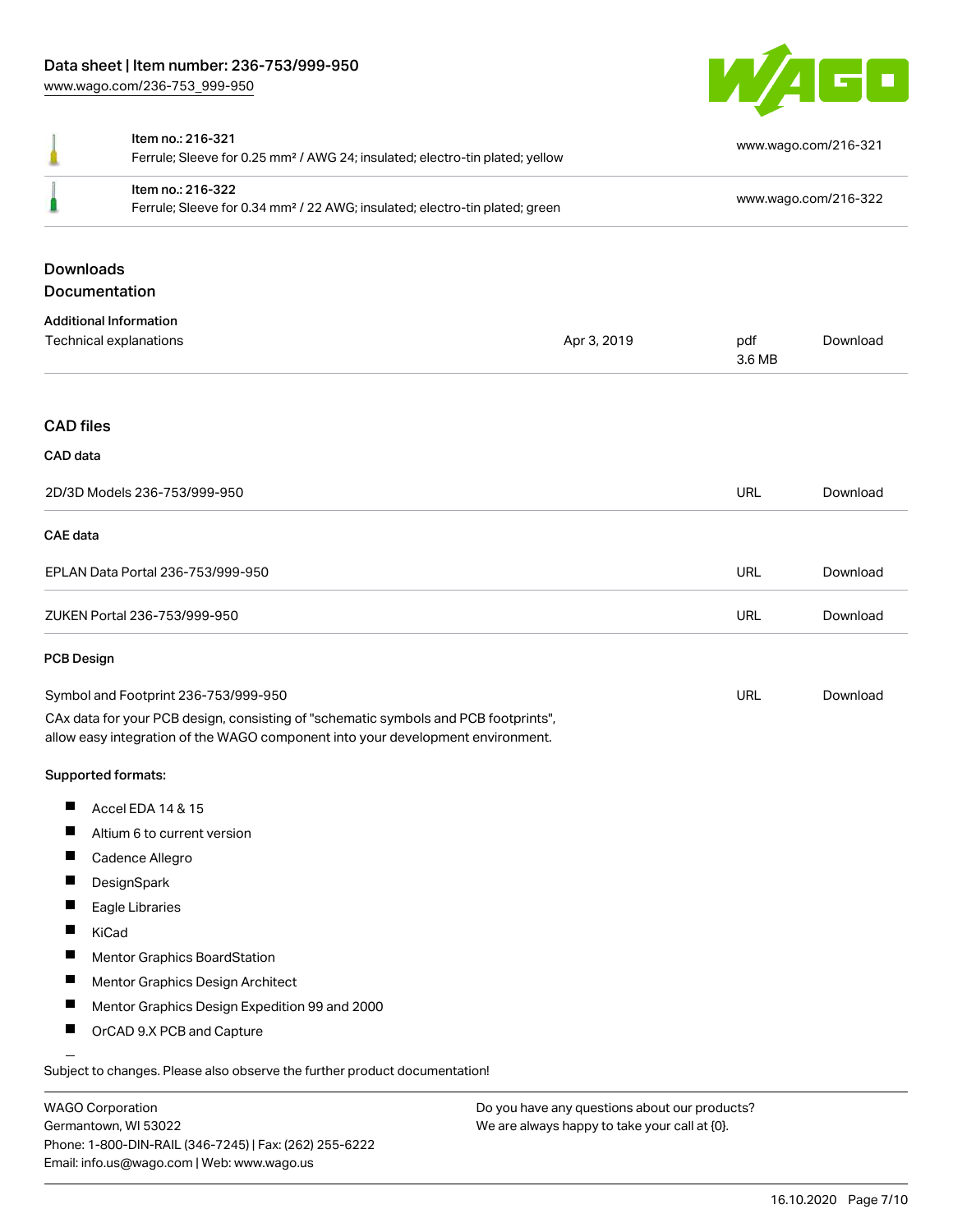

- $\blacksquare$ PADS PowerPCB 3, 3.5, 4.X, and 5.X
- $\blacksquare$ PADS PowerPCB and PowerLogic 3.0
- $\blacksquare$ PCAD 2000, 2001, 2002, 2004, and 2006
- $\blacksquare$ Pulsonix 8.5 or newer
- $\blacksquare$ STL
- $\blacksquare$ 3D STEP
- $\blacksquare$ TARGET 3001!
- $\blacksquare$ View Logic ViewDraw
- $\blacksquare$ Quadcept
- П Zuken CadStar 3 and 4
- $\blacksquare$ Zuken CR-5000 and CR-8000

PCB Component Libraries (EDA), PCB CAD Library Ultra Librarian

#### Installation Notes

#### Conductor termination



Inserting a conductor via 3.5 mm screwdriver.

Screwdriver actuation parallel to conductor entry.



screwdriver.







Subject to changes. Please also observe the further product documentation!

WAGO Corporation Germantown, WI 53022 Phone: 1-800-DIN-RAIL (346-7245) | Fax: (262) 255-6222 Email: info.us@wago.com | Web: www.wago.us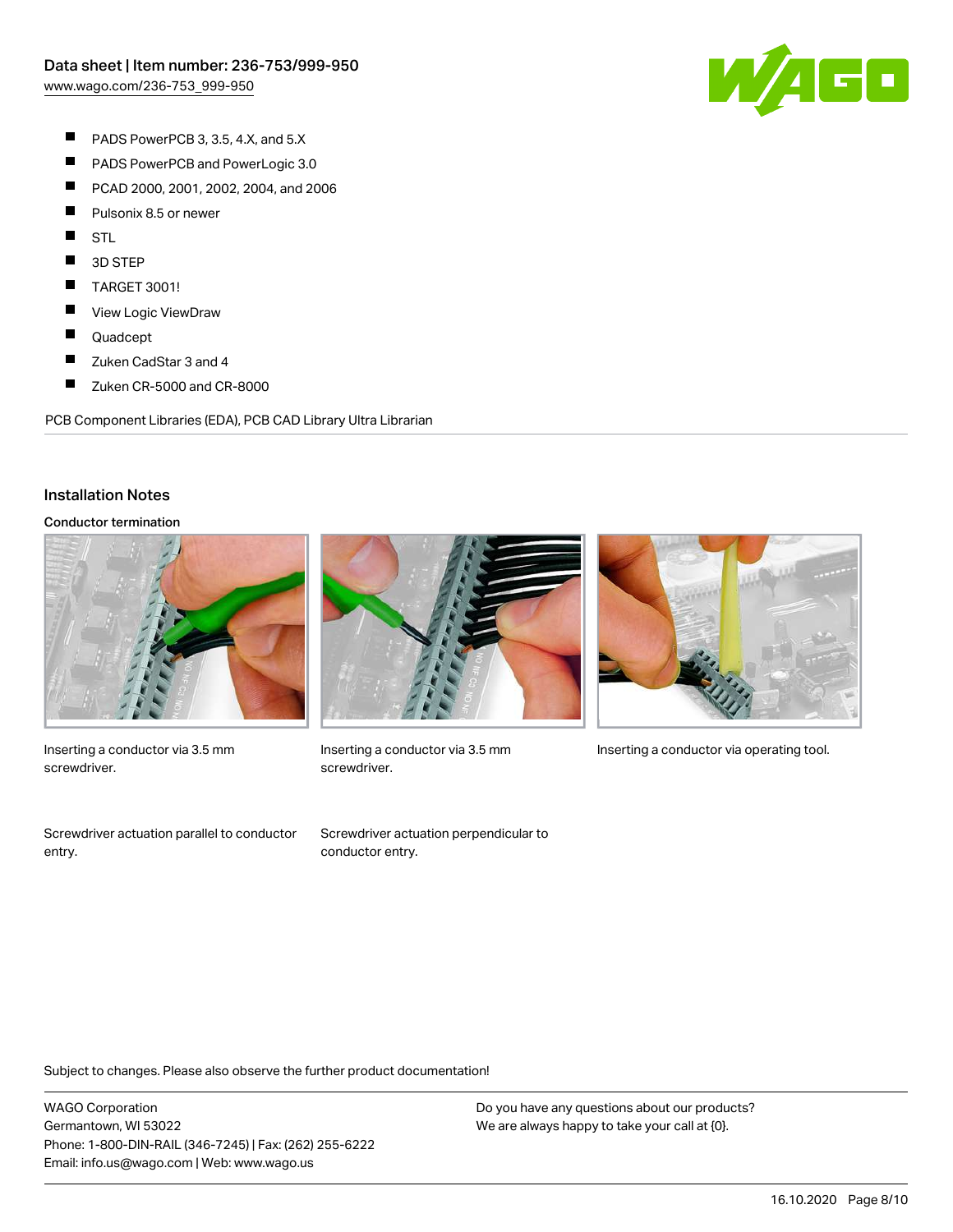Data sheet | Item number: 236-753/999-950 [www.wago.com/236-753\\_999-950](http://www.wago.com/236-753_999-950)





Compared to standard screwdrivers, these operating tools are far more convenient for wiring PCB terminal strips at factory.

Installation



PCB Terminal Strips placed behind each other save space – staggering them by half the pin spacing simplifies subsequent wiring of the first row.

Installation

Subject to changes. Please also observe the further product documentation!

WAGO Corporation Germantown, WI 53022 Phone: 1-800-DIN-RAIL (346-7245) | Fax: (262) 255-6222 Email: info.us@wago.com | Web: www.wago.us